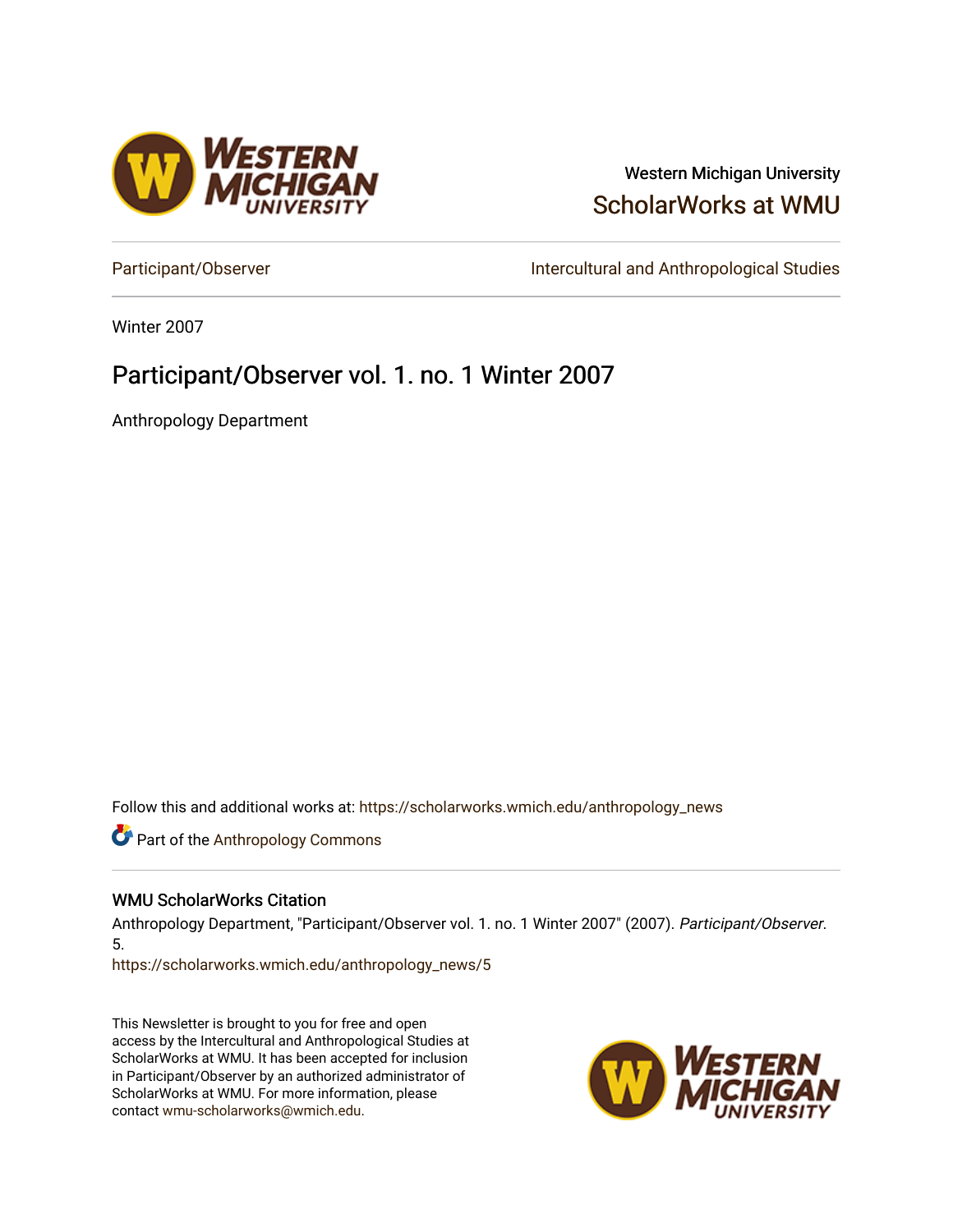**ANTHROPOLOGY DEPARTMENT** 



A Newsletter for Friends of the Western Michigan University Department of Anthropology

## **Violence in Kenya is topic of Anthropologist's Research**

*by Jon D. Holtzman, Assistant Professor* 

Just as murders in the U.S. are usually committed by relatives or friends, internationally much of the most horrific violence often occurs between groups who had long lived together in relative peace: the Rwandan genocide, the ethnic cleansing following the dissolution of Yugoslavia,



*Samburu men encouraging a cow to accept its new calf. The man in the foreground has an AK-47 as protection against raids by neighboring groups.*

and even sectarian violence in today's Iraq.

What can be so shocking is the brutality exacted against those with whom the perpetrators had previously been on good terms, neighbors, co-workers, even

friends. How, for instance, to make sense of the response of the Rwandan Hutu church leader **Elizaphan Ntakirutimana** to the letter of several of his Tutsi pastors, which forms the title of **Philip Gourevitch's** chilling book *We Wish to Inform You That Tomorrow We Will Be Killed Along With Our Families*?

In response to their call for help before an impending massacre, Ntakirutimana replies to his pastors "You must be eliminated. God no longer wants you," leaving them, their families, and hundred of others to be massacred with machetes

and farm implements.

My recent research in northern Kenya has similarly aimed to answer how groups change from being friends and allies into killers of one another. My research has focused mainly on Samburu herders in northern Kenya and—like most cultural anthropologists--I naturally sympathize with the perspectives of my Samburu friends, in this case concerning the ethnic violence that periodically erupts with neighboring groups-now increasingly carried out with AK-47s and other automatic weapons. Samburu typically portray themselves as the peace-loving victims of neighbors turned bad, though basking in the glory of their victories when forced to fight. Yet I also wondered how their neighbors viewed these same conflicts, and how memories of these conflicts shaped interethnic relationships in times of peace.

I've now begun working in areas bordering Samburu, talking to members of these other groups. Not surprisingly, their views are often directly opposite. As I began explaining to one man this summer "You know I have stayed with the Samburu for a long time and I have heard their views…" before he interrupted me. "And now you've decided you want to hear the Truth!" As I continue this research my point is not, of course, primarily to make judgments about the truth, but rather to try to make sense of the dynamic that turns friendly relationships into lethal ones, and yet which later may turn them back again.

*(Dr. Holtzman's above project was funded by a WMU FRACAS grant)*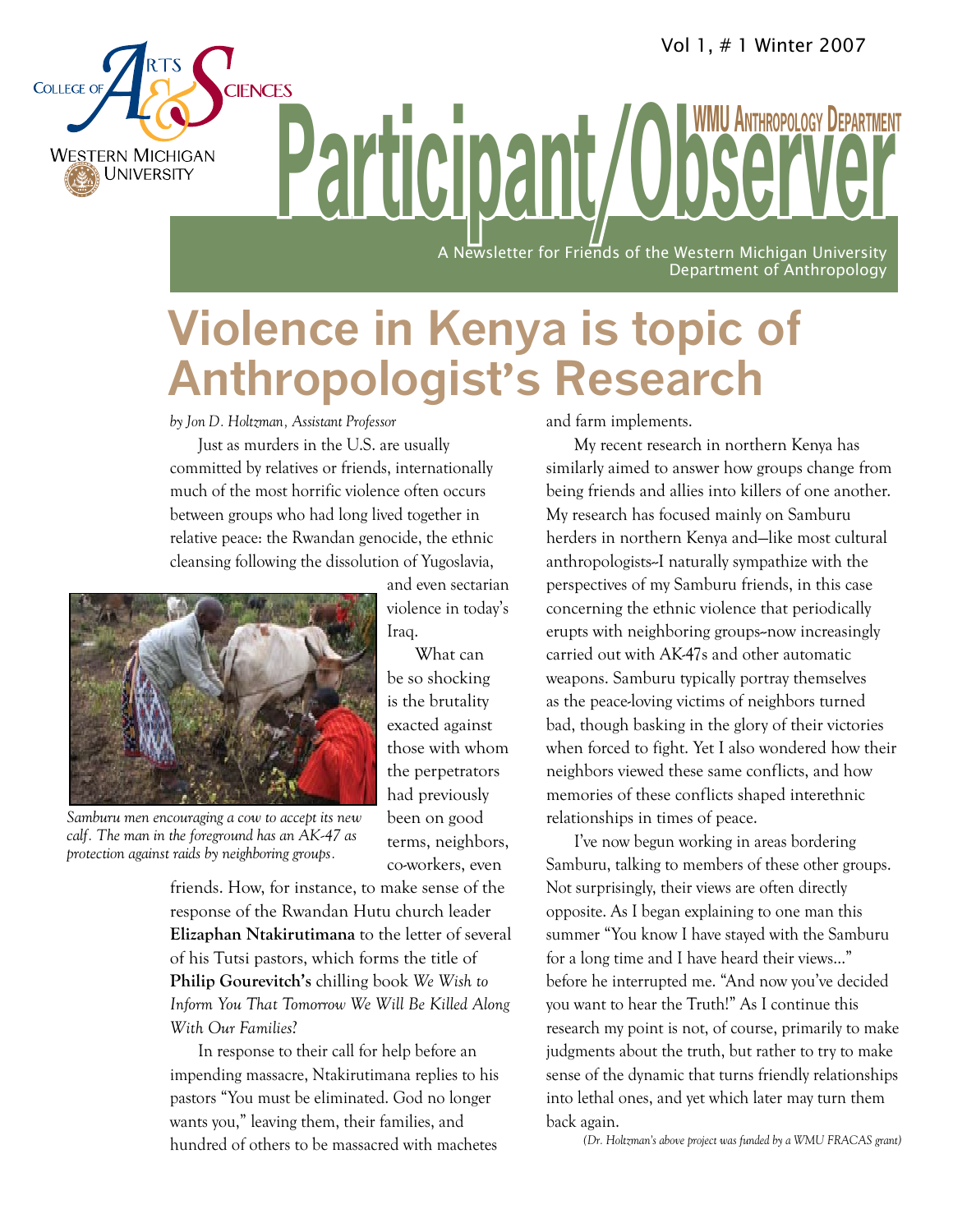# Letter from the Chair



Greetings. This is the first in what we hope to be two newsletters annually that will be sent to alumni and friends of the Department of Anthropology. We hope to use this newsletter as a medium to update you on developments in

the Department of Anthropology including the achievements of students, faculty and alumni.

## **Changes in Faculty**

The Department of Anthropology has undergone significant changes in faculty and curriculum over the past seven years. **Bob Sundick**, **Erica Loeffler** and **Art Helweg** have all retired and **Bill Cremin** plans to retire as of April 2007. **Tal Simmons** left us to assume a position as director of a forensics program in England, **Fred Smith** accepted a position in anthropology at the College of William and Mary and **Pam Stone** returned to Massachusetts to pursue other professional opportunities. As you all are no doubt aware, the Department of Anthropology has always been committed to the four field approach. With the hiring last fall of **Kristina Wirtz**, a linguistic anthropologist who conducts research in Cuba, the Department can finally make claim to all four fields. Kristina has been doing a superb job attracting students to her courses in linguistic anthropology.

While Kristina Wirtz's hire enhances our historical strength in the four fields, we have also broadened our orientation to be more in accord with the critical challenges of globalization without, however, abandoning our commitment to Michigan research themes and North America more generally. We now have faculty whose primary research interests are East Africa, Europe, Central Asia, East Asia, Mexico, Latin America and the Caribbean. With a faculty of our size, it is not our intention to cover all world areas nor do we believe that is a laudable goal in itself. Rather we consider our pedagogical

challenge to be one of creating a faculty and student discourse where discussions of global inequality and global injustice, past and present, are paramount. Our faculty continues a strong research tradition on border issues and border inequality while others have taken up



**Kristina Wirtz**

the challenge of critiquing racism and gender inequalities from the perspectives of all four fields. As you might imagine, the profile of our faculty has changed in a manner commensurate with our expanding research, areal and teaching interests.

We hope that alumni and friends of the Department of Anthropology will continue their interest in and support for our programs and will make use of this newsletter to keep in touch with faculty and fellow alums. Please do take the time to e-mail us or to send a letter that keeps us up to date on your activities and interests.

#### Robert Ulin Professor and Chair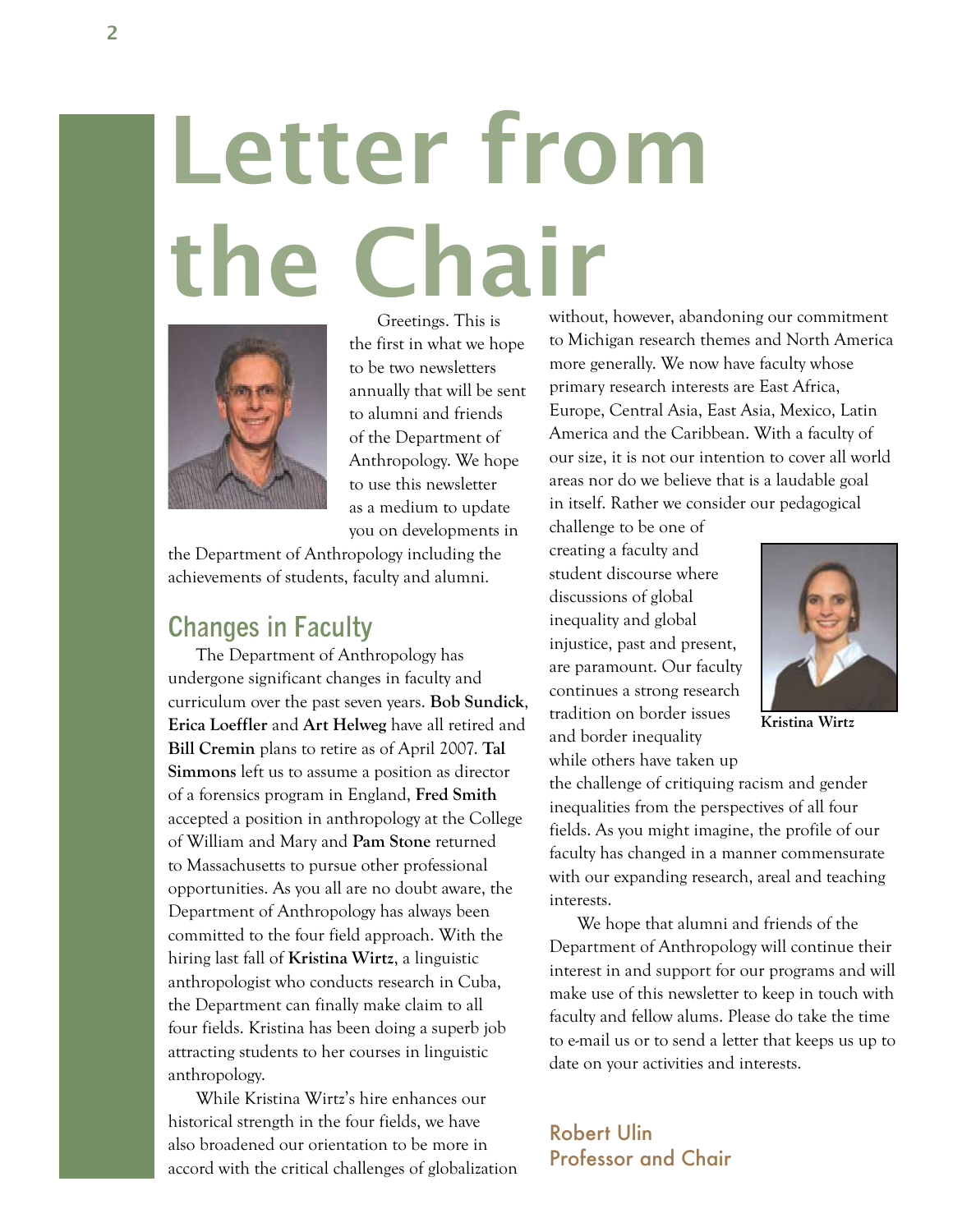## **Meet the Newest Member of the Anthropology Department: Kristina Wirtz**

I am a linguistic and cultural anthropologist who joined the Department of Anthropology in 2005. I do research in Cuba, primarily on the religion called Santería, which derives in part from Yoruba religious practices in West Africa. People often ask how I got interested in this topic. I guess that there has been some serendipity in this choice, but I have long been fascinated by Cuban society, and around the time I started my graduate program I had also become intrigued by connections between West African and African diasporic cultures. My first trip to Cuba, in December 1997, sealed the deal! I have always been fascinated by deep philosophical questions about how we know what we know, and how we come to believe what we do of the world. Studying religion, especially through the lens of language and discourse, is a great way to get at these questions.

Santería is practiced by many

Cubans of all racial/ethnic and class backgrounds, but it still retains its Afro-Cuban flavor. My first book, which will come out in Fall 2007, considers how Santería practitioners create religious community in the city of Santiago de Cuba. The book is called *Ritual, Discourse, and Community in Cuban Santería: Speaking a Sacred World,*  published by University Press of Florida.

A lot of my research has focused on ritual performances in Santería, which are captivating and energetic, involving song, dance, possession trance, and divinations. Practitioners make use of a special ritual register of speech that derives from Yoruba and that is quite esoteric. It turns out that such unintelligible speech is a common phenomenon in rituals around the world—think of magic formulas like "abra cadabra!"

*Performance of trance possessions in an Espiritismo cruzado ceremony in El Cobre, Cuba, July 2006.*

or of the use of more standard Latin in Catholic services up to Vatican II.

I also continue to think about what it means to say that



*santera in Santiago de Cuba, July 2006.*

Santería is Afro-Cuban, and what the African connection means to Cuban (and other) Santería adherents (not to mention what scholars make of it). This is especially interesting in the context of Cuban efforts to sell Afro-Cuban folklore to tourists and growing interest throughout the African Diaspora to explore its historical connections to Africa via the Atlantic slave trade.

Finally, I am starting to pursue new research questions on how racial and religious identities and identifications interact, using Cuba as a case study. I also hope to develop a comparative angle closer to home, by looking at discourses of race in southwest Michigan. I am always looking to mentor undergraduate and graduate students with overlapping interests!

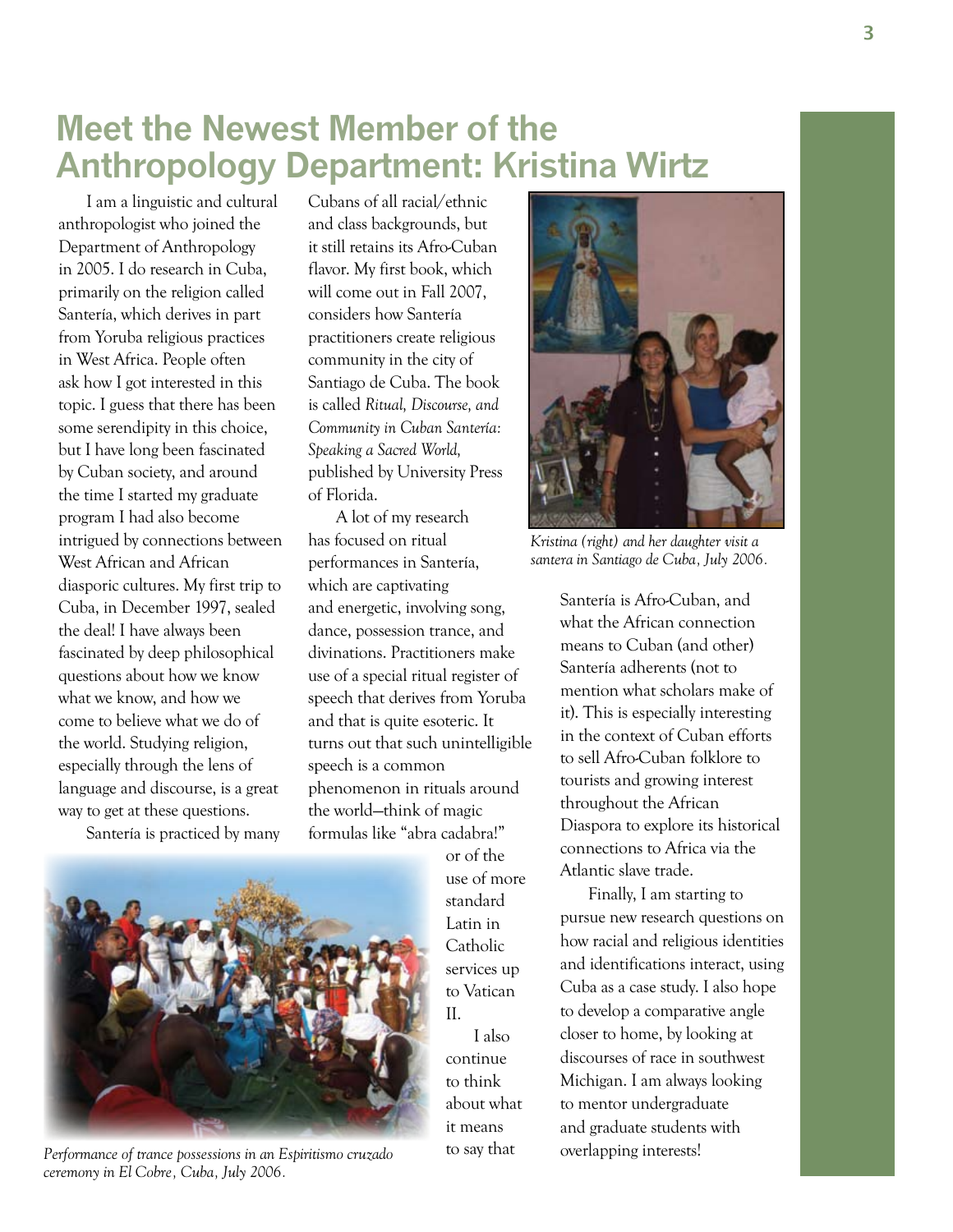## **WMU Archaeology Students Excavate at Fort St. Joseph During Field School**

The 31st annual WMU archaeological field school continued investigations of Fort St. Joseph in Niles, Mich. during Summer Session II, 2006 in partnership with the City of Niles and the Fort St. Joseph Museum.

For the first time 19 graduate and undergraduate anthropology and public history students lived in Niles while they learned basic field techniques and helped to publicize archaeology to the local community. **Dr. Michael Nassaney** directed the program with the help of graduate assistant **LisaMarie Malischke**.

Due to the high ground water table at the site, a sophisticated site drainage system was employed prior to excavation. This is becoming standard procedure. Once this was in place, excavation units were placed in proximity to previously excavated structural features in hopes of learning about the size, orientation, and construction methods of the buildings that the features were once part of. Excavations also sought to uncover more clues as to the identities of the structures' inhabitants through the objects found nearby.

This season we wet screened all the sediments through 1/8" mesh producing more materials than ever before. The objects recovered

represent the broad range of activities carried out at the fort from military to commercial to domestic.

Two of the most exciting finds included a corpus of Jesus Christ that would have been affixed to a crucifix and a cuff link inset with cut glass. Further intact structural remains were also uncovered including a stone fireplace, a trash midden filled with large quantities of animal bone and other domestic debris, and a linear stone feature that may be part of a foundation.

The field season included a public education component as well. Over a three-week period 27 high school students, teachers and continuing education adults worked alongside WMU students. Fieldwork culminated in a two-day open house in which the community was treated to lectures, demonstrations, period music, and displays related to the history, culture,

*The 2007 Field School is scheduled for Summer I, 2007. Applications are available in the Department of Anthropology.*



*Fort St. Joseph field school participants excavate remains of 18th century fireplace.*

and archaeology of Fort St. Joseph. Plans are under way to return to the field during Summer I, 2007 with the goal of continuing to expand knowledge of the fur trade in southwest Michigan while engaging the public and encouraging their participation in the project.

We invite your involvement and application for the spring program.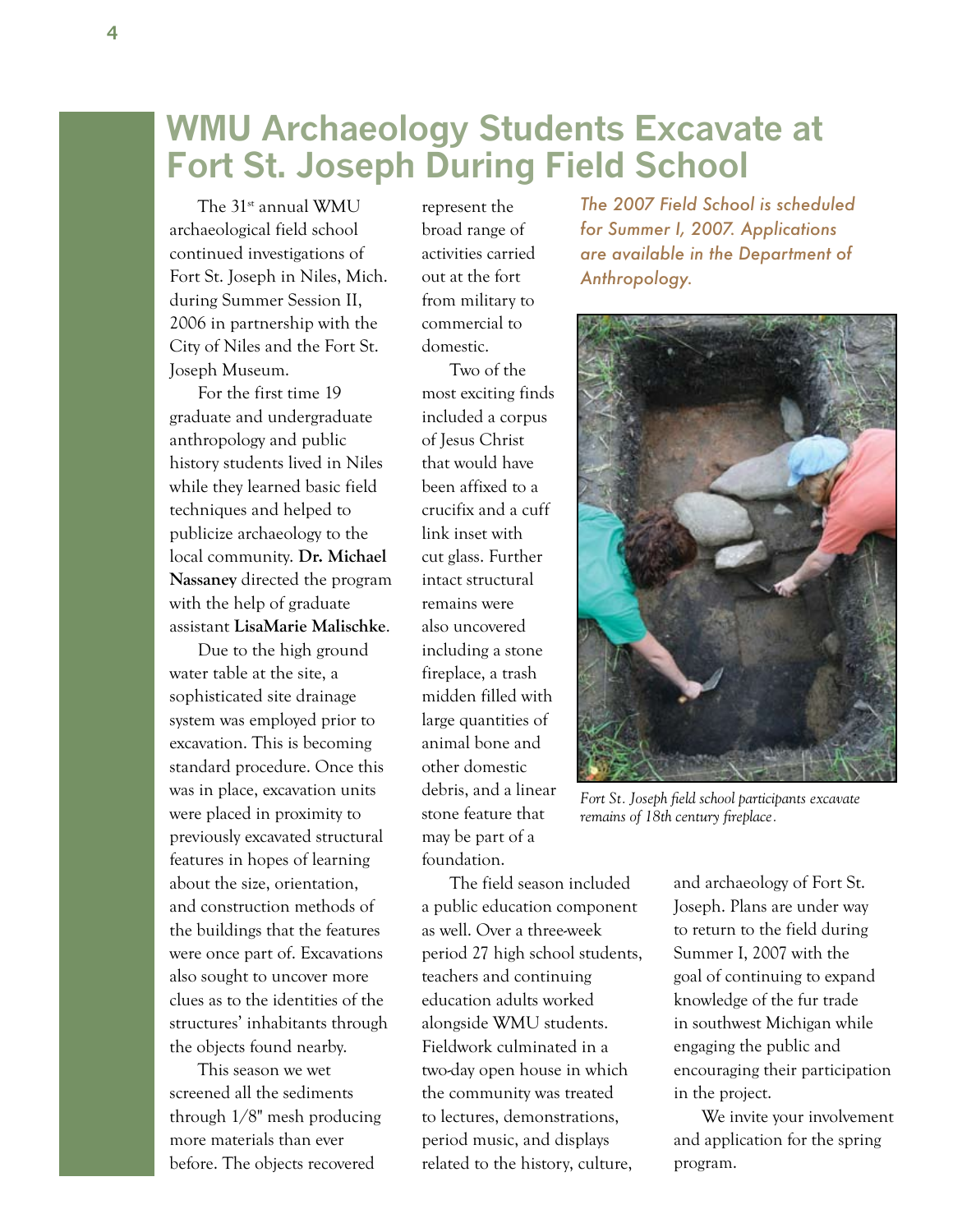## **Questions for a Faculty Member. . .**

*A regular feature of the Department of Anthropology Newsletter in which our intrepid reporters dig a little deeper into the origins of our faculty members. Today, our subject is Dr. Robert Anemone.*

### What kind of anthropologist are you?

I'm a biological anthropologist who works in primate morphology and evolution, growth and development, and primatology.

#### What was your first fieldwork and what was it like actually doing it?

I did fieldwork a few summers during grad school on the paleontology crews of various professors from the University of Washington and from Berkeley. Doing this fieldwork made me realize that running one's own paleontology project in the western US was something that I really wanted to do eventually. My summer collecting dinosaurs and early mammals in eastern Montana with a crew from Berkeley led by one of the leading paleontologists in the world (Bill Clemens) was an amazing experience and it convinced me that I wanted to be a paleontologist. My research for my Ph.D. project was conducted in the main natural history museums on the East Coast. I had wonderful stays of three to six months each at the American Museum of Natural History in NYC and the Smithsonian



*WMU students make up a large component of Dr. Anemone's field crews searching for 50 million year old primates and other mammals in the Great Divide Basin of southwestern Wyoming. From left to right Emily Nakfor (BA, '04), Jameson Quaine (BA, '03), Bill Moore (Ph.D. candidate, Southern Illinois University), Sherri Covert, Dr. Anemone, Jennifer Yamazaki (MA, '06), Bert Covert (Professor of anthropology, University of Colorado).* 

in Washington, DC. This is where I really learned how to do an independent research project. I measured nearly 300 primate skeletons as a part of this project, then analyzed the data in terms of the different kinds of locomotor behavior practiced by the different creatures. To this day, one of my favorite things to do is to spend time collecting data in a natural history museum

#### What is your current research?

My fieldwork takes place in a large sedimentary basin in southwestern Wyoming known as the Great Divide Basin where I lead students and co-workers most summers for a month of geology and

paleontology work. My project focuses on evidence for climate change at 55 million years ago, and its effects on the evolution of early mammals and especially primates. It turns out that the time period we work on experienced the greatest episode of global warming during the entire last 65 million years of earth history. It is of great interest to paleontologists, geologists, and biological anthropologists to explore the effects of this global warming event on the living things of the time. I absolutely love to spend the summers doing geology and paleontology in Wyoming: as you can probably tell, I'm doing exactly what I wanted to do from my graduate school days!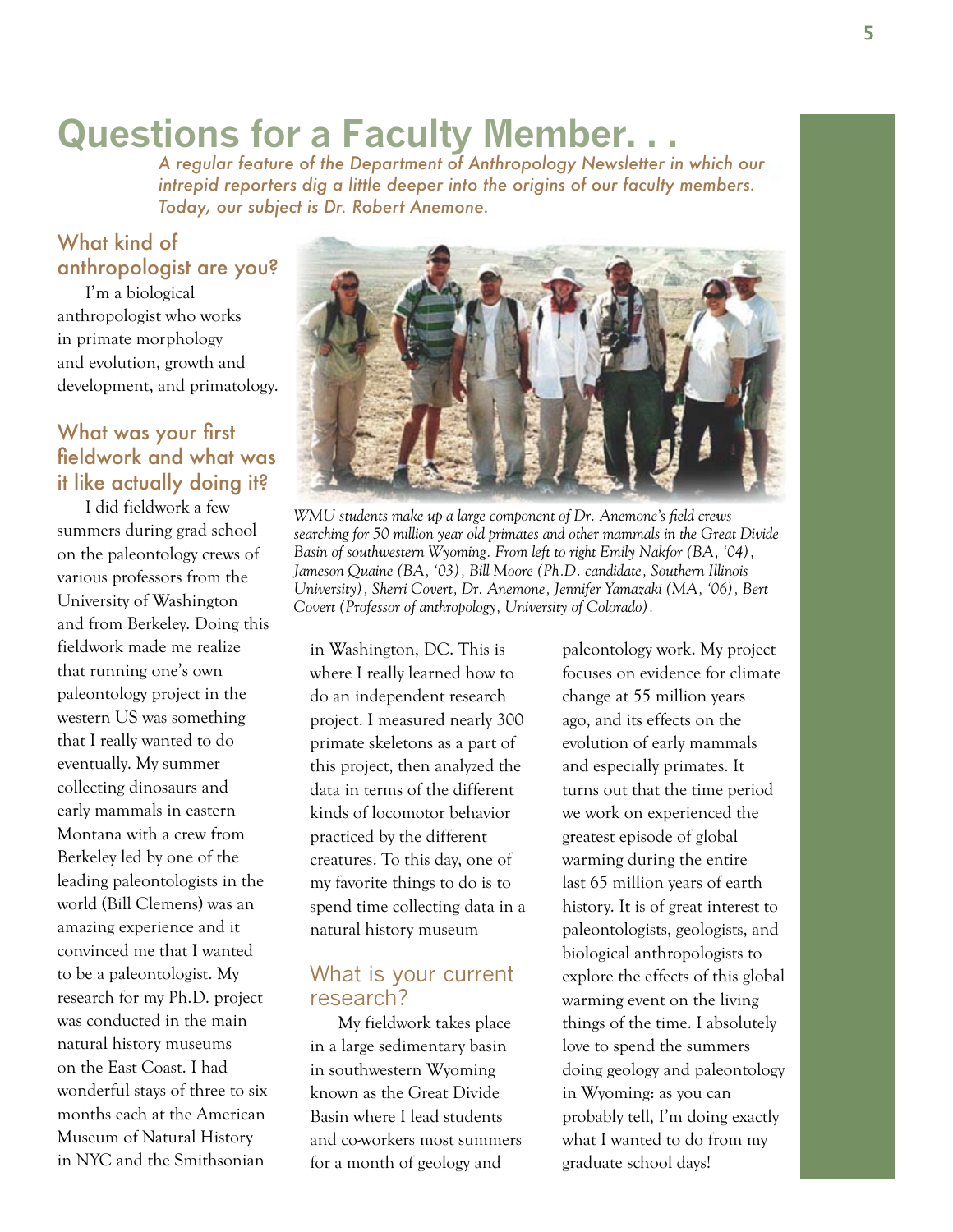## **Archaeology Grad Student Works in Bolivia**

*by Brendan Weaver*

From June through mid-August 2006 I worked at two separate archaeological projects in Bolivia. During these cold winter months I learned to adjust to the harsh realities of living at and above 4,000 meters (around 14,000 feet) of elevation, first around the Porco/Potosí area in southern Bolivia and in August on the Copacabana Peninsula of Lake Titicaca.

After spending a week in the colonial city of Sucre attending both the Bolivian Studies Conference and the Conference on Mining and Metallurgy of the Southern Andes, I arrived in Potosí, where I resided for over a month while working in the mountainous countryside of Porco.

Potosí is a great place for a historical anthropologist. In the 16th century the city was the most populated in the world and the mines of the famous

Cerro Rico (Rich Hill) are the origin of nearly 70 percent of all silver extracted from the Americas during the Spanish colonial period. Working with Dr. **Mary Van Buren**  from Colorado State University, I helped

survey an area amounting to dozens of square kilometers near the village of Porco, where the Inca during the time of their empire had their rich mines and where the Spanish first exploited Andean silver. The terrain was rugged and, working with a team of Bolivian graduate students and locals we identified many sites of archaeological interest for latter preservation and



*Excavations of a Yaya-Mama Temple at Sampaya, Bolivia overlooking Lake Titicaca*





*Brendan Weaver surveying for archaeological sites in Porco, Bolivia.*

the colonial silver industry. In Copacabana I visited and assisted with the excavations of Dr. Sergio Chávez from Central Michigan University. He conducts a public ethno-archaeology program on the peninsula and was excavating a nearly 3,000 year old temple of the Yaya-Mama religious tradition in the village of Sampaya. With the assistance of Aymara community members he is creating a new awareness of the pre-colonial past and its cultural continuity among modern indigenous peoples of Lake Titicaca. Not only was I able to experience the amazing beauty of the lake, but I had the incredible experience of learning to dance all night with a drum and zampoña band near the site in an Agustu (first of August) celebration.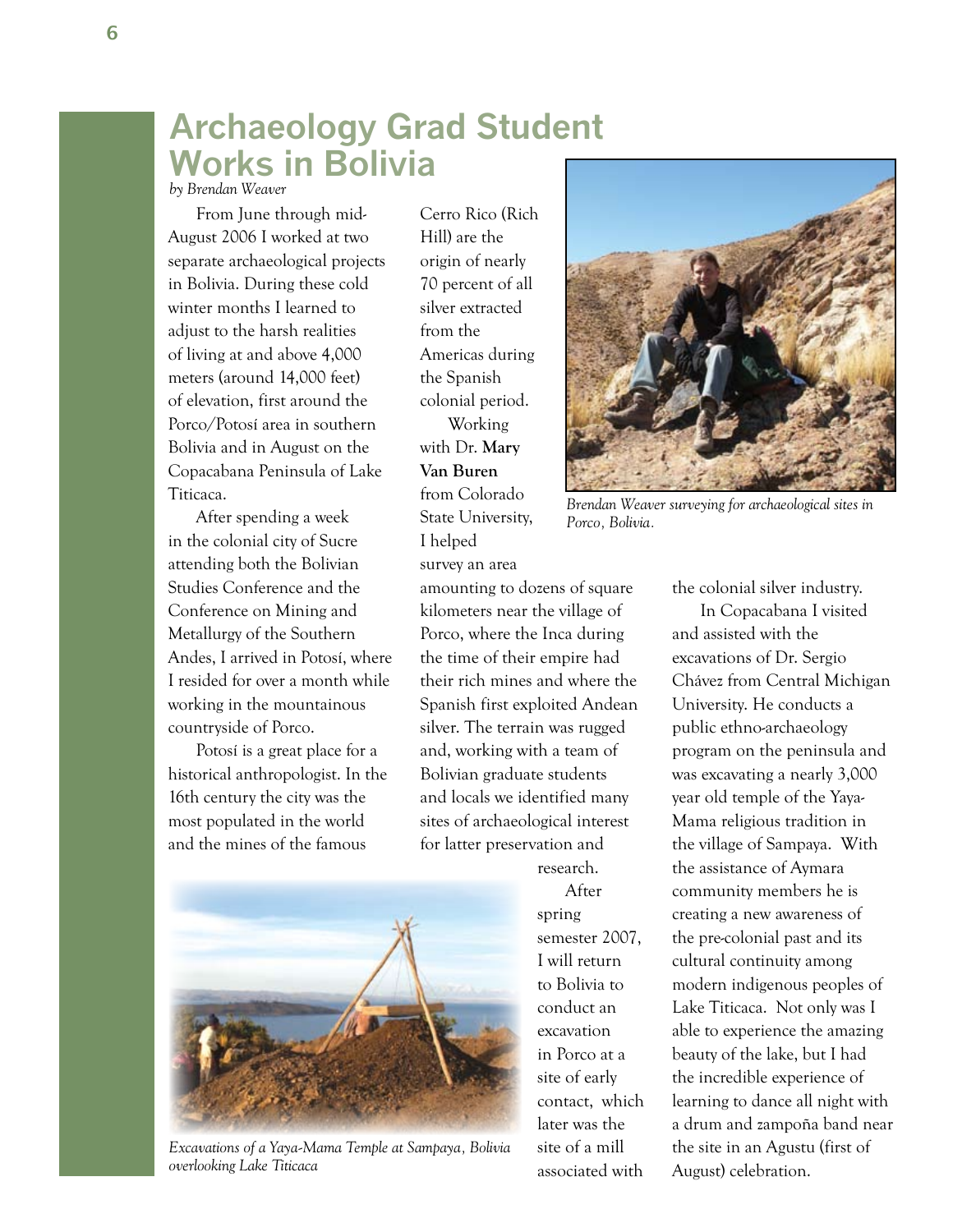## **Anthropology Students Make Energy Headlines**  *"What's now a headache for the city is an opportunity for Bronco Biodiesel."*

Anthropology major **Matthew Hollander** has put his interest in material culture to good use in a WMU lab in McCracken Hall that makes fuel for diesel engines from left-over cooking grease.

Working with anthropology faculty member, **Sarah Hill**, Matt has led WMU's foray into alternative fuels by founding the Kalamzoo Biodiesel Co-op (kzoobiofuels.org). Last winter, Matt's work, contributed to a successful President's Innovation Fund grant, of \$400,000, that has allowed Hill, and two colleagues in Chemistry (**Steve Bertman** and **John Miller**) to scale up production in Matt's beloved "Stinky

Lab" so that WMU can eventually fuel a portion of city busses on discarded oily food residue.

"Brewing biodiesel from such waste could have a positive effect on city sewer and water rates, by preventing costly

 *—Sarah Hill, assistant professor*

*Anthropology majors from left to right: Matthew Hollander, Jeremy Remus and Will Manty are working with biodiesel to help change Michigan's energy future.*

maintenance and clean-up problems," says Hill. "What's now a headache for the city is an opportunity for Bronco Biodiesel."

More recently, Matt has

been joined by anthropology majors **Jeremy Remus** and **Will Manty** who have also been bitten by the Biodiesel Bug and want to help change Michigan's energy future.

> Biodiesel, a proven renewable fuel, can be made from any fat or oil. It burns more completely than petroleum diesel, emits fewer noxious by-products and significantly lowers greenhouse gas production. Its superior lubricity can reduce engine maintenance costs, and it is safer to use and transport.



*Sarah Hill (Anthropology) John Miller (rear) and Steven Bertman (Chemistry), project co-directors of the Bronco Biodiesel pilot project.*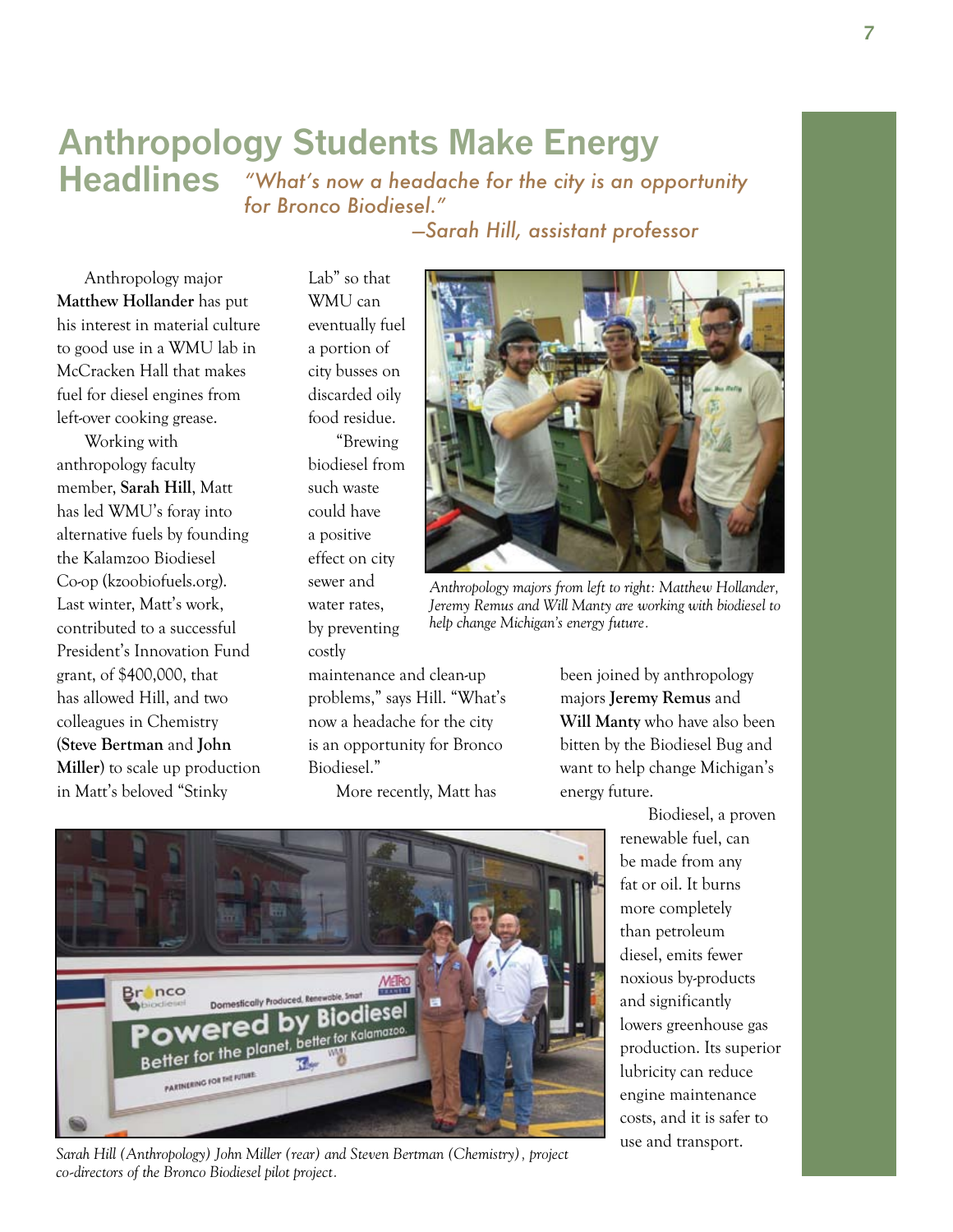**The Development of a Web-Based, Role-Playing Simulation**

*By Laura Spielvogel, associate professor* 

One of the key challenges of both teaching and writing anthropology is the act of cultural translation and representation. An anthropologist conducts extensive fieldwork and writes a case study or ethnography in an effort to make one culture understandable in terms that students and readers from another culture can understand.

Although professional anthropologists and many graduate students have regular opportunities to become deeply immersed in other cultures through direct fieldwork experiences, the vast majority of undergraduates do not.

One challenge for professors who teach anthropology and other courses on cultural diversity is to find ways to help students "walk in the shoes" of others who share different ethnic, geographic, racial, gender, and/or class identities.

Grounded ethnographies, replete with quotes of local people and thick description, coupled with ethnographic films that give viewers a visual image, can be effective ways to allow students to imagine and engage with other cultures.

But what if, with the touch of a mouse, students could be transported to another cultural realm? I have spent the last year and a half developing a webbased role-playing simulation to help students of anthropology, Asian studies, and sociology better experience how cultural role identities are learned and enacted through everyday social and institutional encounters.

I have designed the simulation around the narrative framework of a cross-cultural wedding between an American man and a Japanese woman. It is no coincidence that popular blockbuster films such as *My Big Fat Greek Wedding* and underground favorites such as *Monsoon Wedding* highlight

the chaos, misunderstanding, stereotyping, and performance of cultural identity that characterize these cross-cultural ceremonies.

Viewing these movies evokes a strong understanding of the processes by which families negotiate cultural roles, but playing the role of a Americanized Japanese bride, her disappointed mother, or her infertile sister personalizes the learning experience in ways that a movie or textbook cannot.

In the simulation, students play one character out of a cast of twenty, read suggested ethnographies and scholarly articles and view complementary films and streamed images from the Japanese cultural landscape in an effort to "get in character." I piloted the simulation this past fall in a "Peoples of the World" course taught in the Honor's College and will be spending my sabbatical leave during the 2007- 2008 academic year. revising the simulation based on the outcome of this initial beta test.

## **In The Spotlight**

Vin Lyon-Callo recently served as lead organizer for the Rethinking Marxism 2006 conference. The conference brought together over 700 Marxist scholars, activists, and artists from approximately two dozen countries and six continents to explore imperialism and the fantasies of democracy, rethinking communism, and the power of a left media within today's world. Department faculty members Vin LyonCallo and Allen Zagarell were joined by several former WMU students (Juan Florencia, Boone Shear, Chris Sweetapple, and Matt Paris) and fellow WMU faculty Jacinda Swanson and William Santiago Valles in presenting their research at this important international event. Discussions on work presented at the conference continue through the Radio Pacifica program Against the Grain (http://www.againstthegrain.org).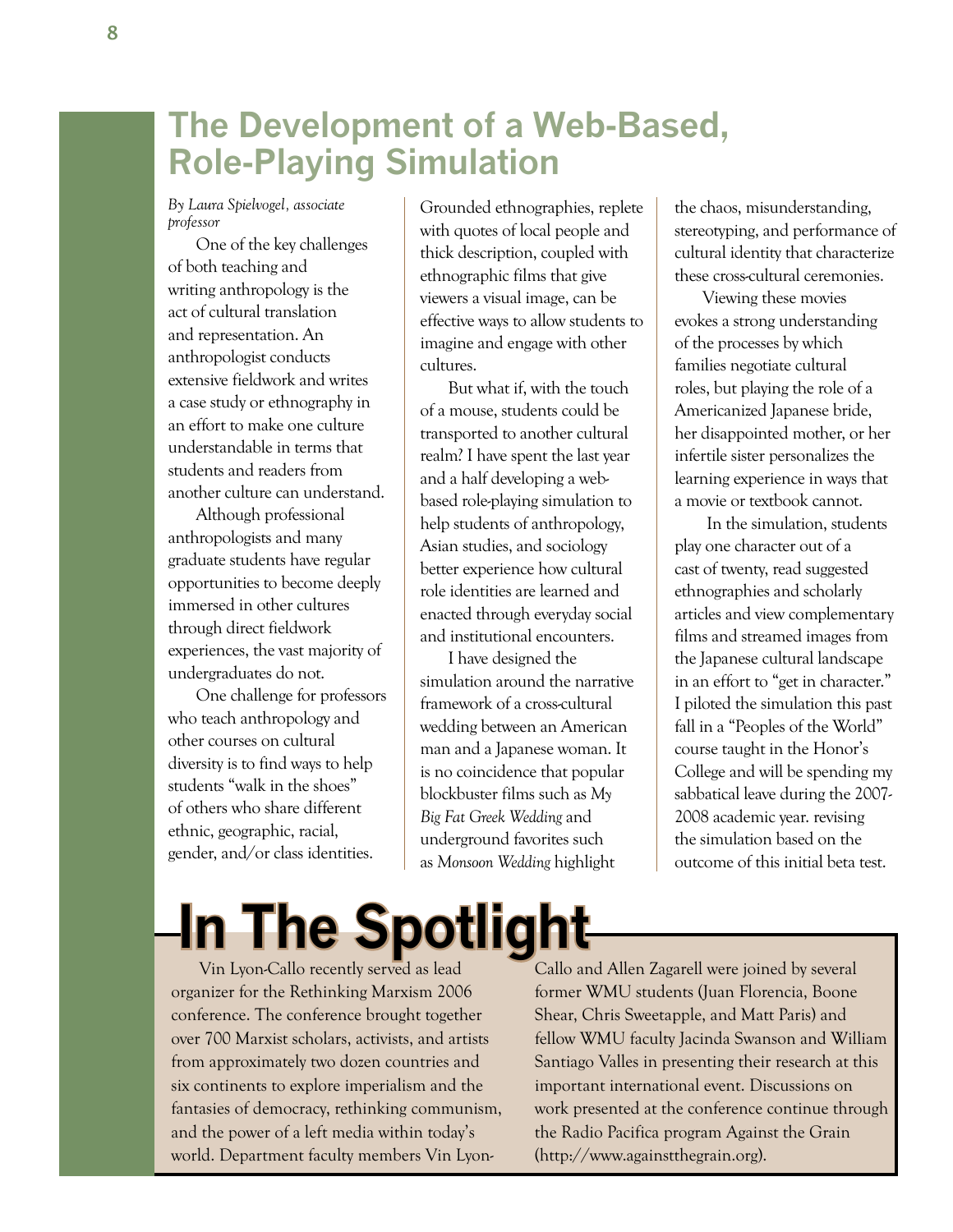## **Anthropologist is Fulbright Scholar**

*by Ann Miles, Professor of anthropology* 

I am a Medical Anthropologist and my Fulbright award is a four month research grant to study how chronic illness is affecting the lives of Ecuadorians, and how they manage and cope with chronic illness. Ecuador, like many countries in Latin America, is experiencing a shift in its health profile. As the population becomes more urban and as people live longer, chronic illnesses which have historically been associated with developed nations are emerging. Prior to this, people did not live long enough to develop a chronic illness, or they simply died from it. These emerging illnesses tax the health care system and those who suffer from them in unique ways and my research focuses on understanding how chronic illness sufferers understand and manage their illness, given the cultural, social and economic environments they are in.

 The focus of my research is on lupus, an auto-immune disorder, in which the patient's immune system destroys the body's healthy tissue. Lupus can create permanent damage to the sufferers' joints, skin and other major organs. Scientists are still working on trying to determine the causes of lupus, but they suspect that both genetics and environment (social and physical) play a role.

I have been working in

Ecuador now for more than 18 years and I became interested in lupus when a woman I have known since 1989 was diagnosed with the disease. She comes from a poor family with

few economic resources and her illness provoked me to begin asking questions about how those on the margins of Ecuadorian society were adjusting to new health challenges.

In the summer of 2006 I spent two months in Cuenca, Ecuador

interviewing lupus patients and I will spend two months in 2007 conducting follow-up interviews. My interviews focus on how patients are constructing cultural models for understanding their chronic illness, how families are affected by chronic illness and the sometimes painful economic choices they must make.

This project has a very practical dimension to it. I hope that this research can assist Ecuadorian physicians to better serve their patients by revealing the cultural and social dimensions of the "lived"

When I return to Ecuador next summer I have three lectures planned. One will be at the "Fulbright Forum" in Quito, and the other two will

be at the University of Azuay and the University of Cuenca Medical Schools. I also have been working with a group of Ecuadorian physicians and families to establish a nonprofit



*Professor Ann Miles during her Fulbright in Cuenca, Ecuador.*

foundation to educate and assist families that have been affected by lupus.

Closer to home, my research has always informed my teaching. In general education classes and in those targeted to anthropology students, I have found that sharing personal experiences and insights goes a long way towards making other cultures understandable and accessible. One particular goal for my classes in medical anthropology is to help students understand that the social dimensions of the illness experience, including poverty and inequality, can be just as important to the patient as the biological dimensions. This is a lesson that applies to every culture.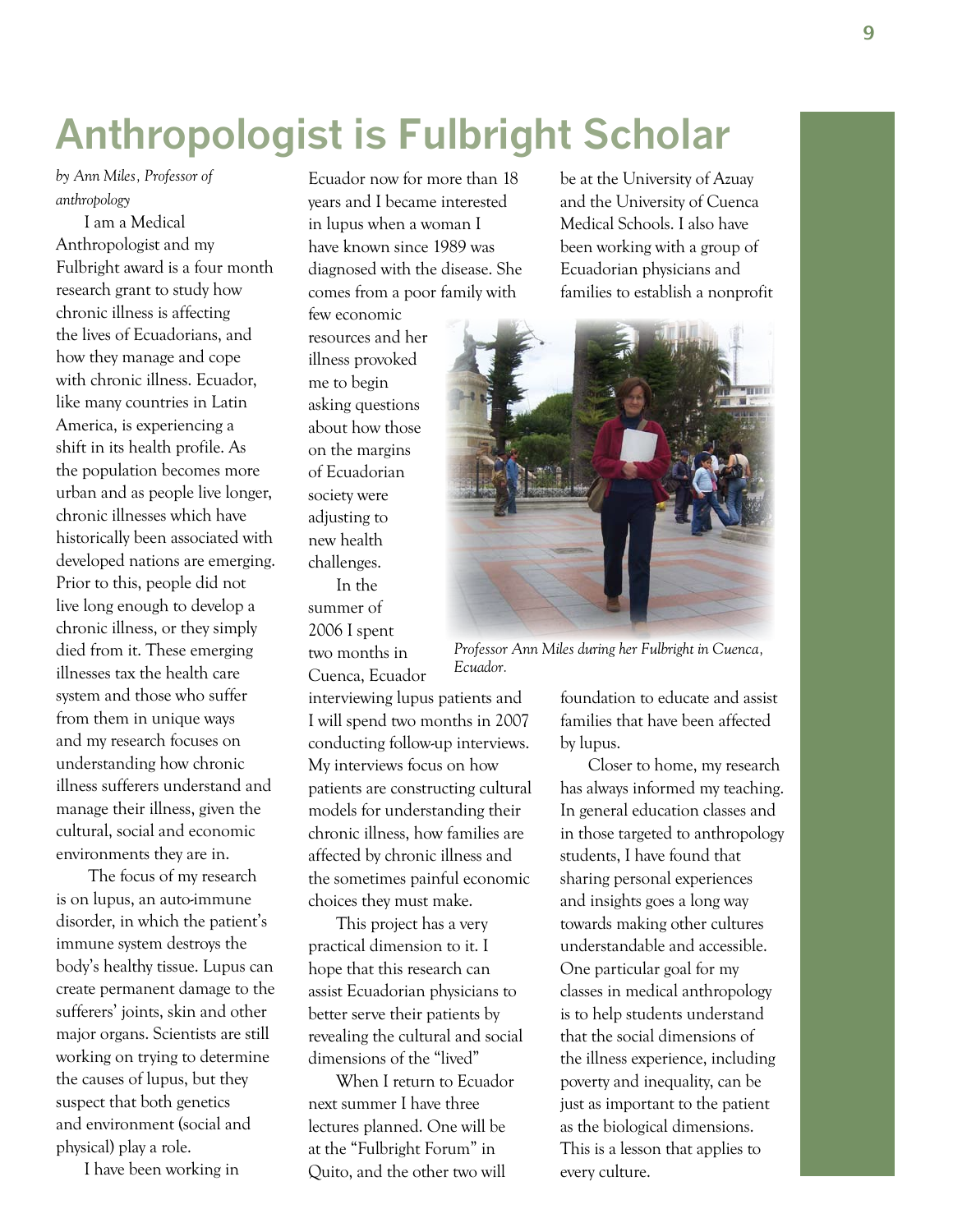## **Department News**

## **Undergraduate Majors**

The number of undergraduate majors has remained fairly constant ranging from a low of 71 to a high of 90. Most of our undergraduate students come from Michigan and the faculty is resolute in attracting more and diverse students.

Our graduate enrollments remain very

strong and our students now come to us worldwide. We take pride in this because we believe that drawing students from a larger geographical base is reflective of the growing national and even international reputation of our faculty.

Moreover, the geographical diversity contributes to the

general diversity of students overall. We are especially proud that we have had more Thurgood Marshall scholars than practically any other department in the College of Arts and Sciences. Our graduate students have also won their fair share of university fellowships.

*teaching human osteology.*

We take pride in working closely with our undergraduate and graduate students. Our students have frequently been recognized as award winners through the College of Arts and Sciences undergraduate research awards.

Our undergraduate and graduate students have given papers at the annual meetings of the Michigan Academy of Science. In fact, our anthropology students have coordinated the program in anthropology for the Michigan Academy for the past three years. A number of our faculty have taken graduate and undergraduate students to professional meetings where students have presented their research with great success. Colleagues from other

institutions have remarked on the high quality of papers presented by our students.

## **Undergraduate Activities**

Our undergraduate students have been very active through the Anthropology Student Union which is presided over this year by **Sarah** 

> **Johnson**. The students meet on a weekly basis and this year have invited Departmental faculty to discuss with the undergraduates how they became interested in anthropology. The ASU is also planning a trip to the Field Museum and they will also be organizing a film series on campus.

The Departmental faculty continue to explore ways to involve our students with "hands-on" learning

opportunities from summer field schools to study abroad programs. In this regard, we are meeting with faculty from WMU's language departments to discuss collaboration and ways to further opportunities for our students and faculty. We clearly have a group of faculty committed to our students and so we are continually evaluating our curriculum while maintaining our commitment to the four fields.

*Students taking notes in ANTH 2500 lab.*

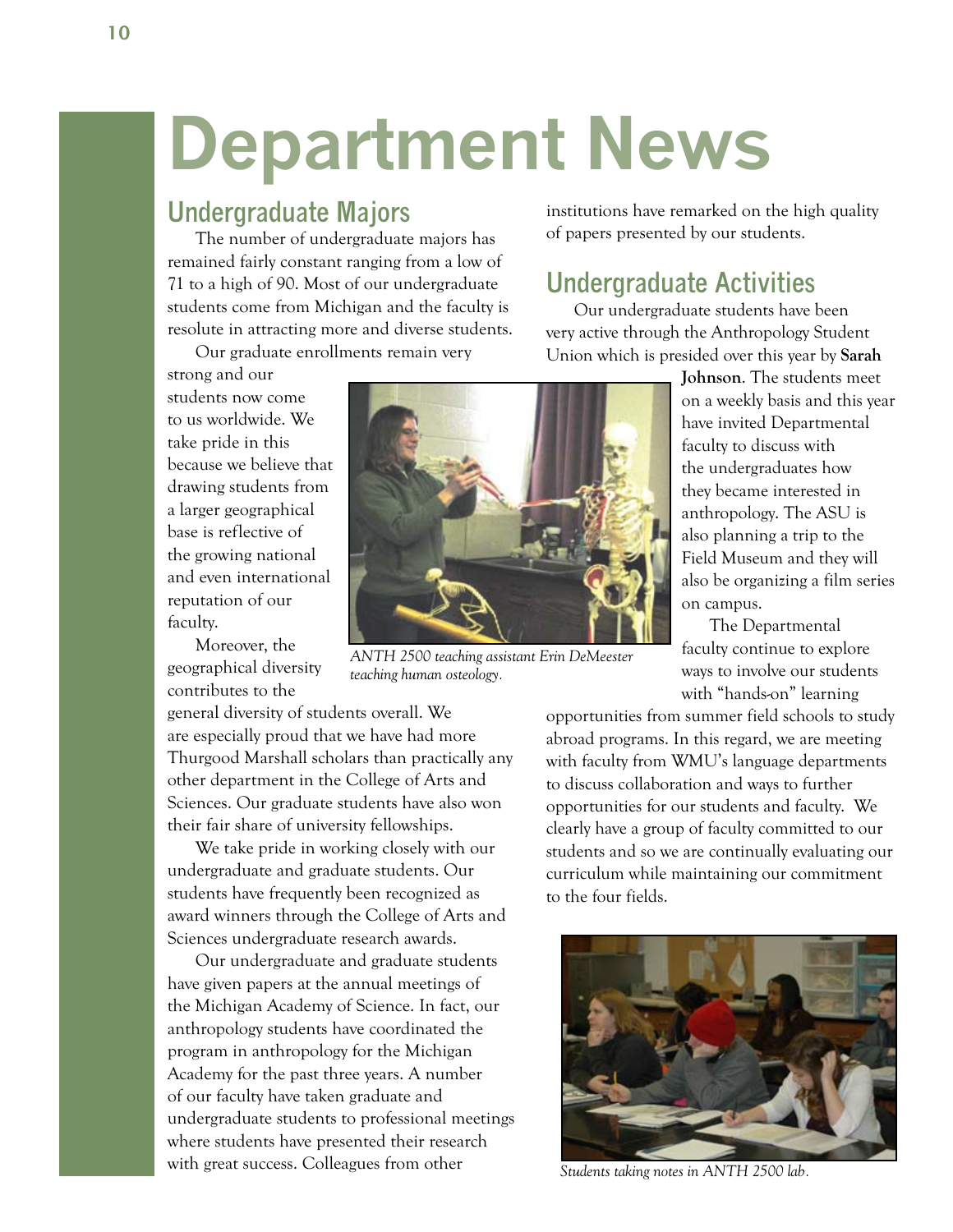## **Department News**

#### Phillip Neusius, Distinguished Alumnus

During 2006 Homecoming week, Dr. **Phillip Neusius** was honored with Department of Anthropology's 2006 distinguished alumnus award. Neusius graduated with an MA in Anthropology in 1978, as **Dr. William Cremin's** first student. His thesis examined prehistoric



settlement systems by a survey of archaeological sites in the lower Kalamazoo River Basin.

He went on to receive a Ph.D. in Anthropology from the University of Missouri, and is now the head of the Department of Anthropology at Indiana University of Pennsylvania.

In addition to being recognized at the award ceremony, Dr. Neusius sat down at an informal lunch with current students. There he answered questions about his time at Western, his later career, and his advce to students now. Among his insights imparted to students was the advice to seize opportunities as they present themselves. As a student, Neusius moved between several advisors before working with Dr. Cremin, at the time a new professor at WMU. Though at the time this shifting between thesis advisors was stressful, Dr. Neusius arrived

at a thesis project that fit well with his interests and Dr. Cremin's expertise. The distinguished alumnus award allowed our department to honor Dr. Neusius as one of our accomplished graduates as well as an

opportunity for some of our newest students to learn about the deep history of the University's Department of Anthropology.

### Graduate Students present on the Fort St. Joseph site at the MAC

The archaeological endeavors of Western Michigan University were well represented at the 2006 Midwest Archaeological Conference held in Urbana, Ill. Graduate students **Stephanie Barrente, Erin Claussen, LisaMarie Malischke,** and **Cynthia Nostrant** along with Dr. **Michael Nassaney** presented a poster showing the latest findings of the 2006 field season. Built by the French in 1691, Fort St. Joseph functioned as a military, commercial, and diplomatic post and was a site of interaction between European and Native American cultures. Archaeological investigations



*Graduate students (from left) Cynthia Nostrant, LisaMarie Malischke***,** *Erin Claussen and Stephanie Barrante attended the 2007 Midwest Archaeological Conference in Illinois.*

began at the site (located in Niles, Michigan) in 1998, and, as of 2006, archaeologists continue to locate buildings associated with the fort, as well as recover thousands of artifacts that reveal the daily lives of both European and Native Americans who lived at this site.

Additionally at the Midwest Archaeological Conference, Nostrant presented a paper outlining public education efforts at Fort St. Joseph. During the 2006 field season Nostrant ran two week-long public programs, one for school aged children, and a second for adults. These programs taught both groups about the methods of archaeological investigations, the history of the fort itself, as well as challenge of interpreting the past through its material remains. Both presentations demonstrate ongoing efforts of research and public education by Western Michigan University's Department of Anthropology.